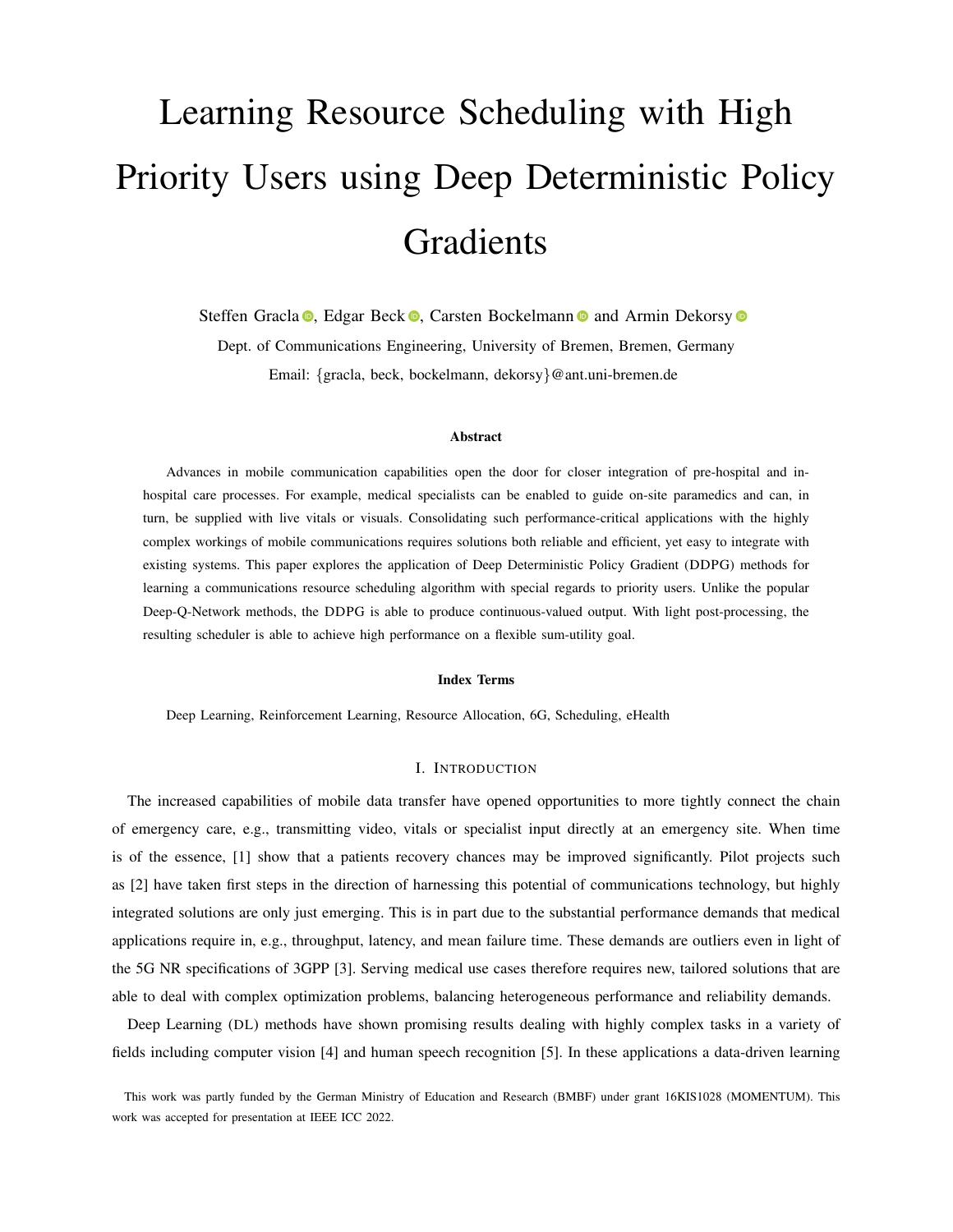approach has shown strengths where classic, model-based algorithms are struggling; Where an explicit, adjustable model is not required or feasible, DL offers algorithms that are approximately optimal for given resources and expected input data range [\[6\]](#page-10-1), [\[7\]](#page-10-2). However, data-driven approaches must be applied in ways that are mindful of their limitations. Typical gradient-based DL methods result in approximate, hard-to-interpret algorithms in which undesired behavior patterns are hard or impossible to adjust. For this reason, the applicability of DL for applications with strict performance demands requires further research, shown by, e.g., [\[8\]](#page-10-3).

We consider a scenario where an Emergency Vehicle (EV) shares a communication medium with normal users. Through the use of intelligent resource scheduling, we can influence service quality for all users and ensure the proper handling of EV communications, though the question of QoS-optimal resource allocation for multiple traffic classes remains an open topic in research [\[9\]](#page-10-4). Other works, such as [\[10\]](#page-10-5), [\[11\]](#page-10-6), have applied Deep Q-Networks (DQN) to the task of intelligent resource allocation in communications with some success. While DQN are able to leverage the function approximation capabilities of deep neural networks, the basic DQN method restricts itself, by design, to discrete decision spaces. Some problems, such as allocating available resources by proportion, lend themselves more easily to continuous-valued formulations. In this paper, we investigate a Deep Deterministic Policy Gradient (DDPG) [\[12\]](#page-10-7), [\[13\]](#page-10-8) based approach to learning a flexible resource allocation algorithm, directly outputting the proportion of resources to be allocated to each user. In this way, the optimization process can be melded with the given problem more freely and easily compared to discrete action spaces. Using these Reinforcement Learning (RL) methods, we form a scheduling algorithm that is able to drastically improve priority user performance with a minimal drop in the overall utility.

#### II. SETUP & NOTATION

This section introduces the simulation environment that schedulers will interact with, characterized by a resource grid, a job queue, and the communication link to users. We then formulate the optimization objective that motivates our DL-approach.

#### *A. Simulation Environment*

As depicted in Fig. [1,](#page-2-0) we assume a scheduler at a base station that manages a limited number U of discrete resource blocks, such as in an OFDM-system. In each discrete time step  $t$ , the scheduler divides the available discrete resources U among N connected users. According to the fraction of resources that user  $n$  is granted, the resources are then filled with jobs j from a job queue. For performance metric calculation, we define the set  $\mathbb{J}[t]$  of all jobs in queue at time step t, and the set  $\mathbb{J}_n[t]$  of the jobs assigned to user n. At the beginning of each time step t, every user *n* generates a new job j with a probability  $c_j$ , collected in sets  $\mathbb{J}_{n,\text{new}}[t]$ . Jobs j have two attributes: a remaining request size  $u_{j, \text{req}}[t]$  in discrete resource blocks, and a time-to-timeout  $v_j[t]$  in discrete time steps t. The jobs' initial values are set at generation, with the initial request size  $u_{j, \text{req}}[t] \sim \mathbb{U}[1, u_{n, \text{max}}]$  drawn from a discrete uniform distribution, and the initial time-to-timeout  $v_j[t] \leftarrow v_{n,\text{init}}$  set to a fixed value  $v_{n,\text{init}}$ . Both  $u_{n,\text{max}}$ and  $v_{n, \text{init}}$  are defined by a user-specific profile.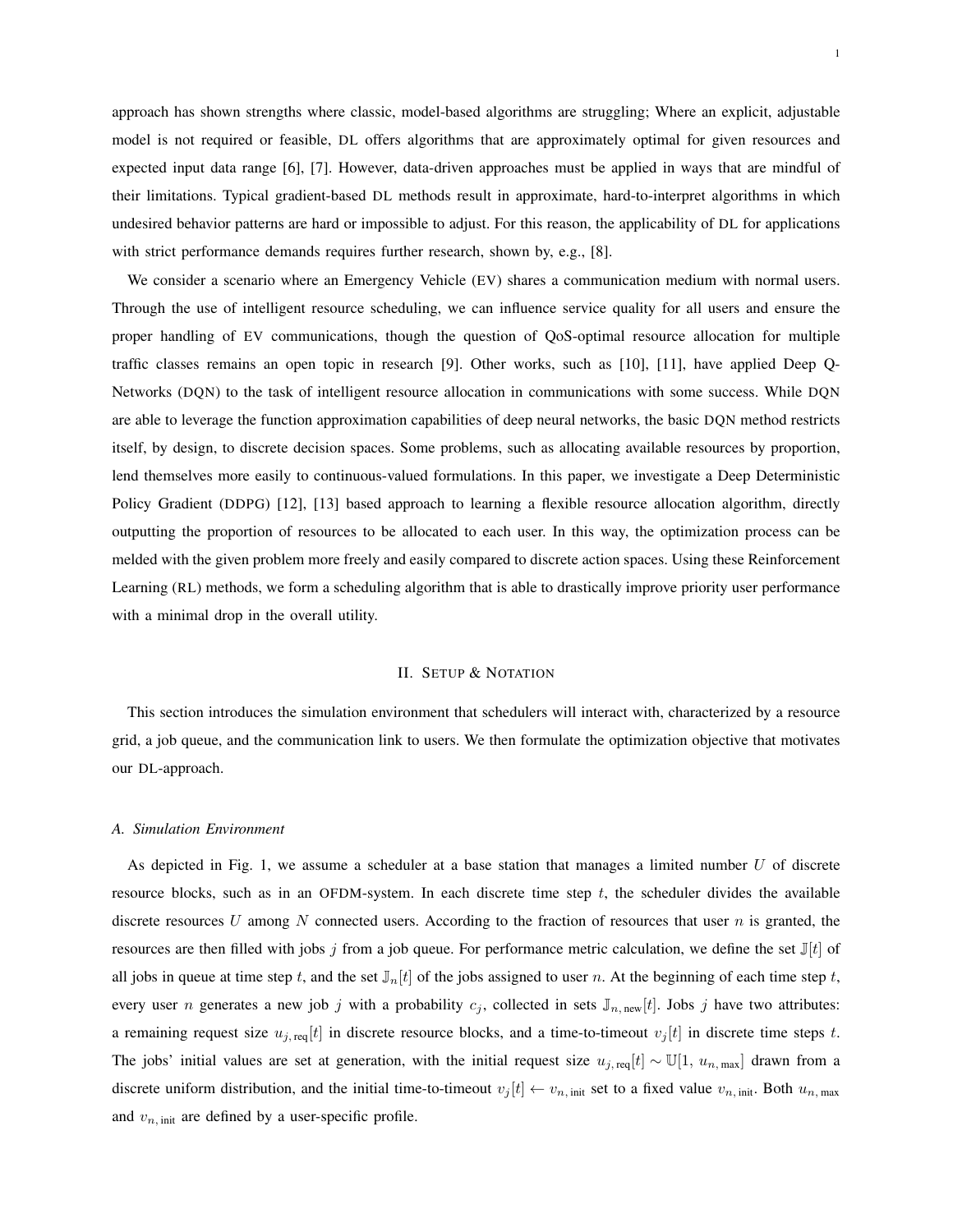

<span id="page-2-0"></span>Fig. 1. At each time step  $t$ , a scheduler is tasked with distributing a number of  $U$  discrete resources among users. In a job queue, jobs  $j$ assigned to a user n are requesting a number  $u_i$ , req[t] of discrete resources to be completed. This example shows a system configuration with  $U = 5$  managed resource blocks and  $N = 3$  users.

Once resources the have been divided in a time step  $t$ , the appropriate amount of discrete blocks is deducted from the jobs' resource requests  $u_{j, \text{req}}[t]$  and all remaining jobs' time-to-timeout  $v_j[t]$  is decremented. For record keeping, a lifetime count  $u_{n, \text{sx}}[t]$  of resources scheduled to a user n until time step t is increased by the appropriate amount. Should a job have remaining requests  $u_{j, \text{req}}[t] > 0$  when timing out, i.e.,  $v_j[t] = 0$ , this job is removed from the queue and added to the set  $\mathbb{J}_{\text{fail}}[t]$  of jobs that timed out during time step t to be used in performance metric calculation.

At the beginning of a simulation episode, all user vehicles  $n$  are placed at a position drawn from a uniform random distribution centered on the base station position. The user distance  $d_n[t]$  then varies over time due to vehicle movement, which is simulated akin to the Manhattan-model of movement [\[14\]](#page-10-9); At each time step  $t$ , user vehicles move a unit-size step in a random direction, with a 98 % probability of selecting their previous direction and otherwise uniform probability of turning left, right, or stopping. This results in a grid-like movement pattern. The communication channel between the base station and the users  $n$  is assumed as a Rayleigh-fading channel with additional distance-proportional path loss. Rayleigh-fading amplitudes  $|\tilde{h}_n[t]| \sim$  Rayleigh $(\sigma_h)$  are drawn from a Rayleigh-distribution with a scale  $\sigma_h$ , while the path loss PL<sub>n</sub>[t] is calculated according to the distance  $d_n[t]$ between a user  $n$  and the base station at time step  $t$ ,

$$
PL_n[t] = \min\left(1, (d_n[t])^{-1}\right). \tag{1}
$$

While typical path loss models assume exponents of  $-2$  or less, we opted for an exponent of  $-1$  to reduce spread, thereby decreasing the computation required in the learning task ahead. Both path loss and Rayleigh-fading amplitude are combined into the power fading factor

$$
h_n[t] = |\tilde{h}_n[t]| \cdot \text{PL}_n[t]. \tag{2}
$$

## <span id="page-2-1"></span>*B. Problem Statement*

The scheduler will be tasked with learning an allocation strategy that balances performance in three global metrics: (a) channel capacity, (b) timeouts, and (c) packet rate. These metrics will be defined subsequently. We also introduce a priority class of users, the EV-type, that requires preferential treatment by the scheduler.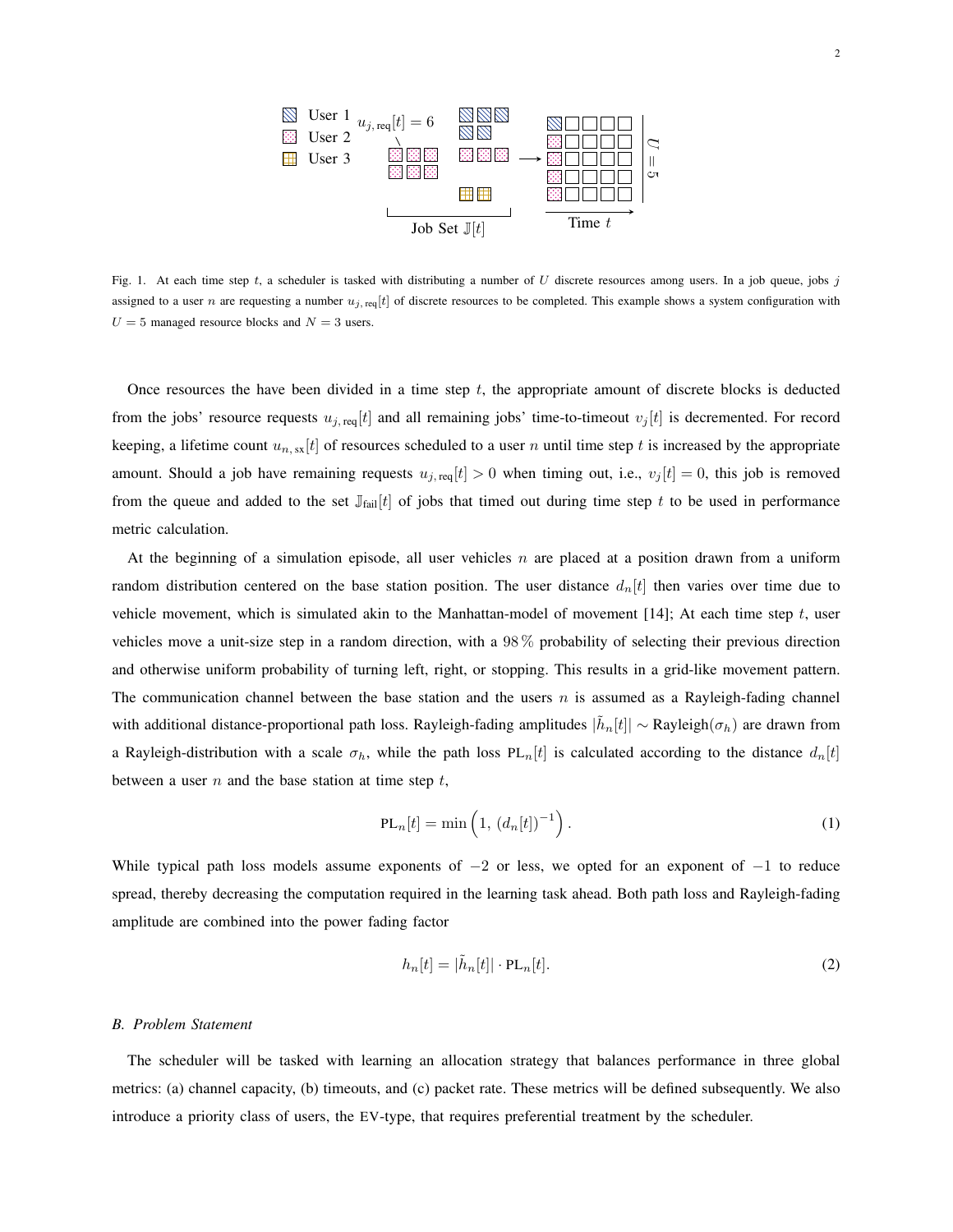(a) We define the *sum capacity*  $r_C[t]$  at time step t for a given user power fading  $h_n[t]$ , signal power P and expected noise power  $\sigma_{\text{noise}}^2$  as

$$
r_C[t] = \sum_{n=1}^{N} \log \left( 1 + h_n[t] \frac{P}{\sigma_{\text{noise}}^2} \right) = \sum_{n=1}^{N} \log \left( 1 + \text{SNR}_n[t] \right). \tag{3}
$$

Signal power P and expected noise power  $\sigma_{\text{noise}}^2$  are assumed as fixed for all users.

(b) *Sum timeouts*  $r_L[t]$  are defined as the sum of resources among the set  $\mathbb{J}_{\text{fail}}[t]$  of all jobs that have timed-out at the end of time step  $t$ ,

<span id="page-3-1"></span>
$$
r_L[t] = \sum_{j \in \mathbb{J}_{\text{fail}}[t]} u_{j,\text{req}}[t]. \tag{4}
$$

We also define the metric  $r_{L,\text{EV}}[t]$  as the sum of resources lost from timeouts among EV-type users in time step t.

(c) The *sum packet rate*  $r_P[t]$  is the ratio of lifetime resources scheduled to a user  $u_{n, s}$ <sub>x</sub>[t], and the lifetime sum of resources requested by that user  $n$ . It is calculated as

$$
r_P[t] = \sum_{n=1}^{N} \frac{u_{n, \, \text{ss}}[t]}{\sum_{\tau=1}^{t} \sum_{j \in \mathbb{J}_{n, \text{new}}[\tau]} u_{j, \text{req}}[\tau]} = \sum_{n=1}^{N} k_n[t]. \tag{5}
$$

To judge a scheduler's overall performance, the aforementioned metrics are combined into a sum utility metric

$$
r[t] = w_{C}r_{C}[t] - w_{L}r_{L}[t] - w_{L,EV}r_{L,EV}[t] + w_{P}r_{P}[t],
$$
\n(6)

with individual tunable weights  $w_C, w_L, w_L, w_F$ . The weights' purpose is two-fold: Primarily, they balance the submetrics against each other, as the individual submetrics are not normalized in regard to their expected magnitude. Secondarily, they allow us to communicate a preference or importance of the individual submetrics to the overall optimization process, such as in the case of EV-timeouts  $r_{L,EV}[t]$ .

## <span id="page-3-0"></span>III. DDPG APPROACH

We make use of deep RL in order to find an allocation algorithm that optimizes for a diverse set of goals, balancing multiple global metrics while also protecting priority users with its choice of allocation actions. An allocation action is a vector that specifies the percentage  $A_n[t]$  of total available resources U that each user n should receive,

$$
\mathbf{A}[t] = [A_1[t], \quad A_2[t], \quad \dots, \quad A_N[t]]. \tag{7}
$$

Central to this is a DDPG [\[12\]](#page-10-7) actor-critic learning module. It consists of a *critic*, who learns to assess the quality of an allocation action according to the sum utility defined in [\(6\)](#page-3-0), and an *actor* that learns to output allocation actions that satisfy the critic. Both actor and critic are modeled by standard fully connected deep neural networks, learning via variations on stochastic gradient descent from a memory buffer. During the learning process, an exploration module introduces noise to the allocation action to ensure that the action space is properly explored and the learning process has a rich and varied set of experiences to draw on. The learning module is bookended and assisted by pre- and post-processing blocks that embed the learning module input and output with the greater communication system, as well as ensuring valid allocation solutions. Fig. [2](#page-4-0) displays the general process flow of the scheduler for one time step t, with the scheduling loop in solid lines on the outside, and the learning loop in thin blue lines on the inside. In the following, we will describe the modules in more detail.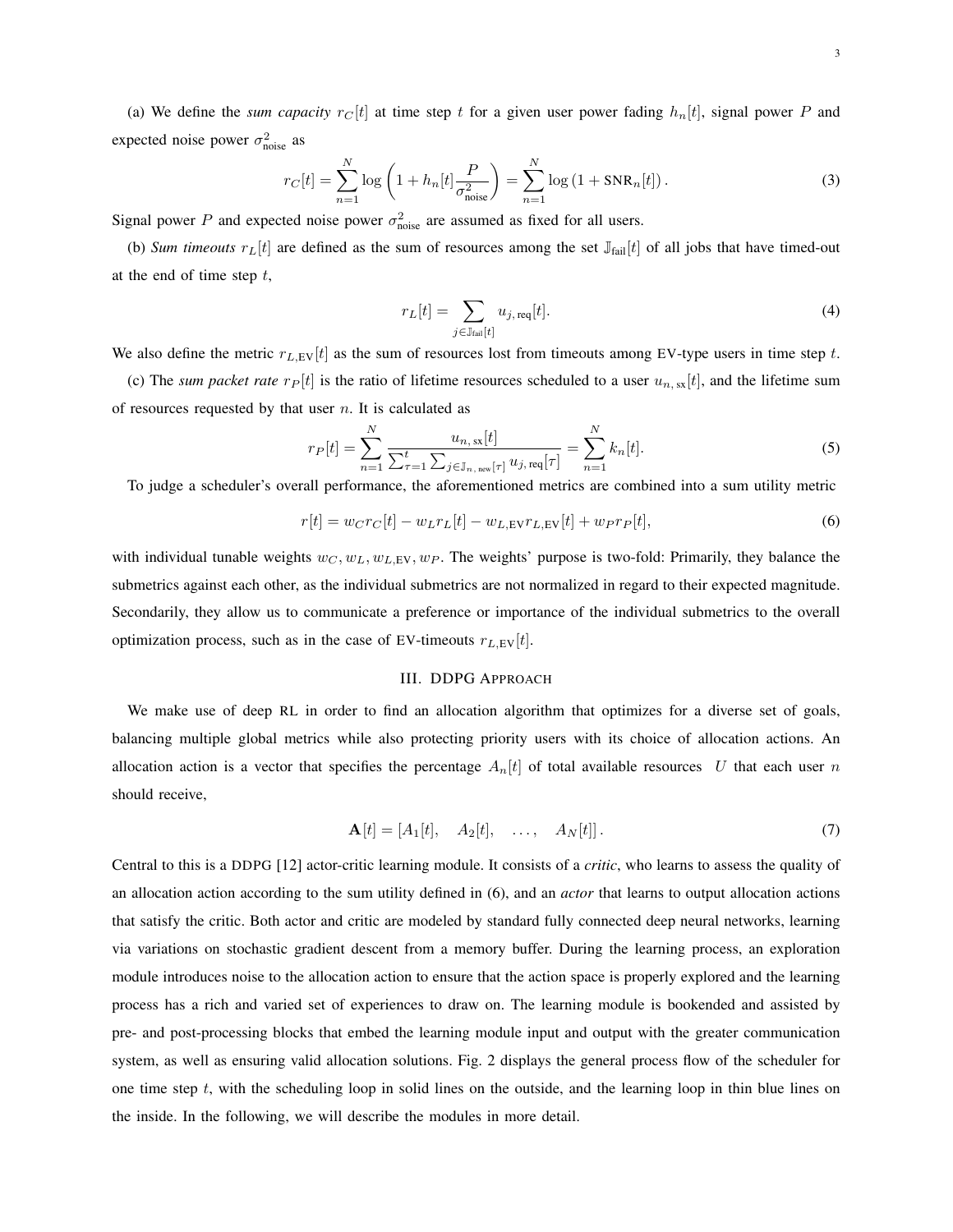

<span id="page-4-0"></span>Fig. 2. The DDPG process flow consists of two main loops: The *scheduling loop* (outside, solid lines) handles the task of generating a valid allocation action, as well as gathering the system feedback to that allocation. Based on the experiences collected, the *learning loop* (blue, thin lines, on the inside) first tunes a critic  $\hat{Q}$  that judges the goodness of an allocation action, and then uses the critic to update the actors behaviour.

#### *A. The Scheduling Loop*

We start with the preprocessor that summarizes the current state of the simulated communication system in a vector  $S[t]$  of fixed dimensionality, fit as an input to a neural network. For each user n, we extract 3 relevant features:

1) The current channel power fading

$$
S_{n,1}[t] = h_n[t] \tag{8}
$$

2) The sum of resource requests

$$
S_{n,2}[t] = \sum_{j \in \mathbb{J}_n[t]} u_{j,\text{req}}[t] \tag{9}
$$

3) The inverse minimum time-to-timeout

$$
S_{n,3}[t] = \left(\min_{j \in \mathbb{J}_n[t]} v_j[t]\right)^{-1} = \left(l_n[t]\right)^{-1} \tag{10}
$$

The resulting state vector  $S[t]$  is saved into a memory buffer as part of an experience, for later use in the learning loop.

For a given state  $S[t]$ , the actor neural network is a function  $\mu(S[t], \theta_{\mu}[t])$  that outputs an allocation  $A[t]$  given its current parametrization  $\theta_{\mu}[t]$ . To ensure that the output vector is normalized, i.e.,  $\sum_{n=1}^{N} A_n[t] = 1$ , we use a softmax-activation for the last layer of the neural network. Initially, the parameters  $\theta_{\mu}[t]$  are randomized, and subsequently tuned to output "good" allocations during the learning loop. Next, an exploration module takes the network action  $A[t]$  and adds random distortion  $\sigma_e \cdot \tilde{A}_n$  to each entry  $A_n[t]$ , with  $\tilde{A}_n \sim U(-0.5, 0.5)$  drawn from a uniform distribution, and a noise magnitude multiplier  $\sigma_e$  that is decayed to 0 over the course of training. The resulting noisy allocation  $\hat{A}[t]$  is clipped to the valid range of [0, 1], re-normalized, and added to the memory buffer to for learning.

Finally, the post-processing block represents a form of incorporating model-knowledge into the learning process by, e.g., limiting network output to plausible actions, filtering undesired behavior, or optimizing the output in some way that is known to be favorable. While this can relax the burden of the learning module to learn outputs that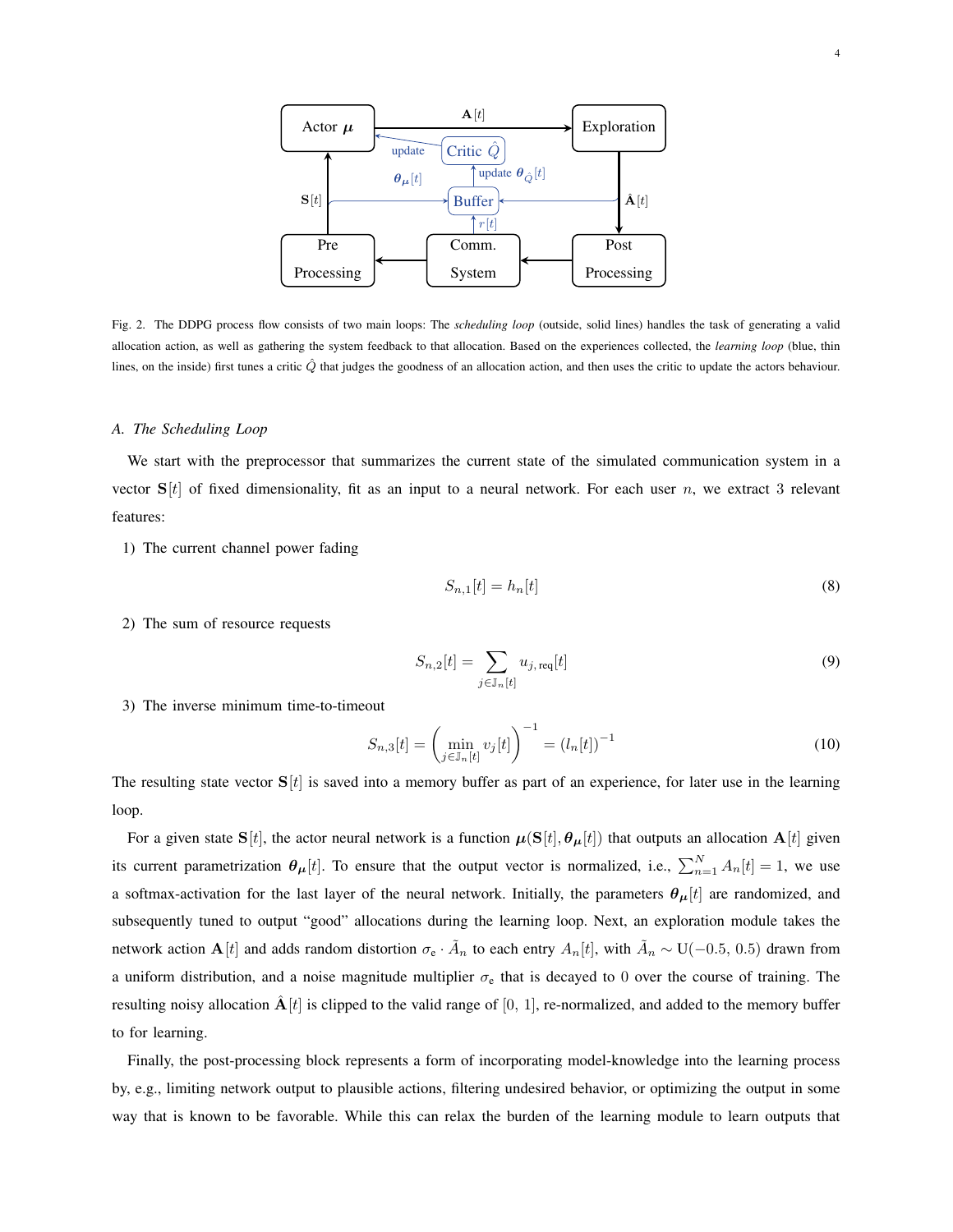are perfect, it also changes the learning objective from *finding the best allocation solution* to *finding the best postprocessing input*. An overly zealous post-processor may lead to local optimum solutions that the DL process cannot escape from. Considering this, we opt for the following post-processing steps:

- 1) Zero out allocations to users with no requests (implausible)
- 2) Limit allocation to at most the amount requested per user (implausible)
- 3) Distribute at most one additional discrete resource to any user that had a fractional resource allocated, removing the need to learn perfect discrete mappings

During evaluation, when the learning module parameters are frozen and the scheduler is being tested for performance, we enable a further post-processing step:

4) Distribute remaining available resources by order of largest remaining request, to ensure no resource remains unused due to, e.g., rounding.

After processing, the action is forwarded to the communication system, where the available resources are distributed accordingly to jobs from the queue. One-by-one, requests from jobs are scheduled, starting with the jobs closest to timing out. The success in the metrics defined in Section [II-B](#page-2-1) is calculated, and the simulation state updates to the next discrete time step t. The sum utility achieved by an allocation, according to  $(6)$ , is also added to the memory buffer.

## *B. The Learning Loop*

During each full scheduling loop iteration, the scheduler collects an experience tuple

$$
EXP = (\mathbf{S}[t], \quad \mathbf{A}[t], \quad r[t]), \tag{11}
$$

thereby building a data set of state-action combinations and their resulting benefit  $r[t]$ . The DDPG algorithm uses this data set to teach a critic neural network  $\hat{Q}$ , parametrized by  $\theta_{\hat{Q}}[t]$ , to estimate the reward resulting from a state-action combination, i.e.,  $\hat{Q}(\mathbf{S}[t], \mathbf{A}[t], \theta_{\hat{O}}[t]) = \hat{r}[t]$ . In each iteration of the learning loop, a mini-batch of B experiences is sampled from the experience buffer, and a mean squared estimation loss

$$
\mathcal{L}_{\hat{Q}} = \sum_{b=1}^{B} (r_b[t] - \hat{r}_b[t])^2
$$
\n(12)

is evaluated on the samples  $b$  from this batch. Sampling is done prioritizing experiences that are new or diverge most from the estimation, as described in [\[15\]](#page-10-10). Using variants on mini-batch stochastic gradient descent, the critic parameters  $\theta_{\hat{Q}}[t]$  are then updated using the gradient  $\nabla_{\theta_{\hat{Q}}[t]}L_{\hat{Q}}$  of this batch loss, thus nudging the critic estimate  $\hat{r}[t]$ closer to the true sum utility  $r[t]$ .

The relevance of the critic lies in approximating the unknown system dynamics that lead from allocation action to metric success, making them tractable as the concrete parametrized function  $Q(S[t], A[t], \theta_{\hat{O}}[t])$ . It is used to update the actors parameters  $\theta_{\mu}[t]$  by the same principle. A loss function

$$
\mathcal{L}_{\mu} = -\sum_{b=1}^{B} \hat{Q} \left( \mathbf{S}_{b}[t], \ \boldsymbol{\mu} \left( \mathbf{S}_{b}[t], \ \boldsymbol{\theta}_{\mu}[t] \right), \ \boldsymbol{\theta}_{\hat{Q}}[t] \right) \tag{13}
$$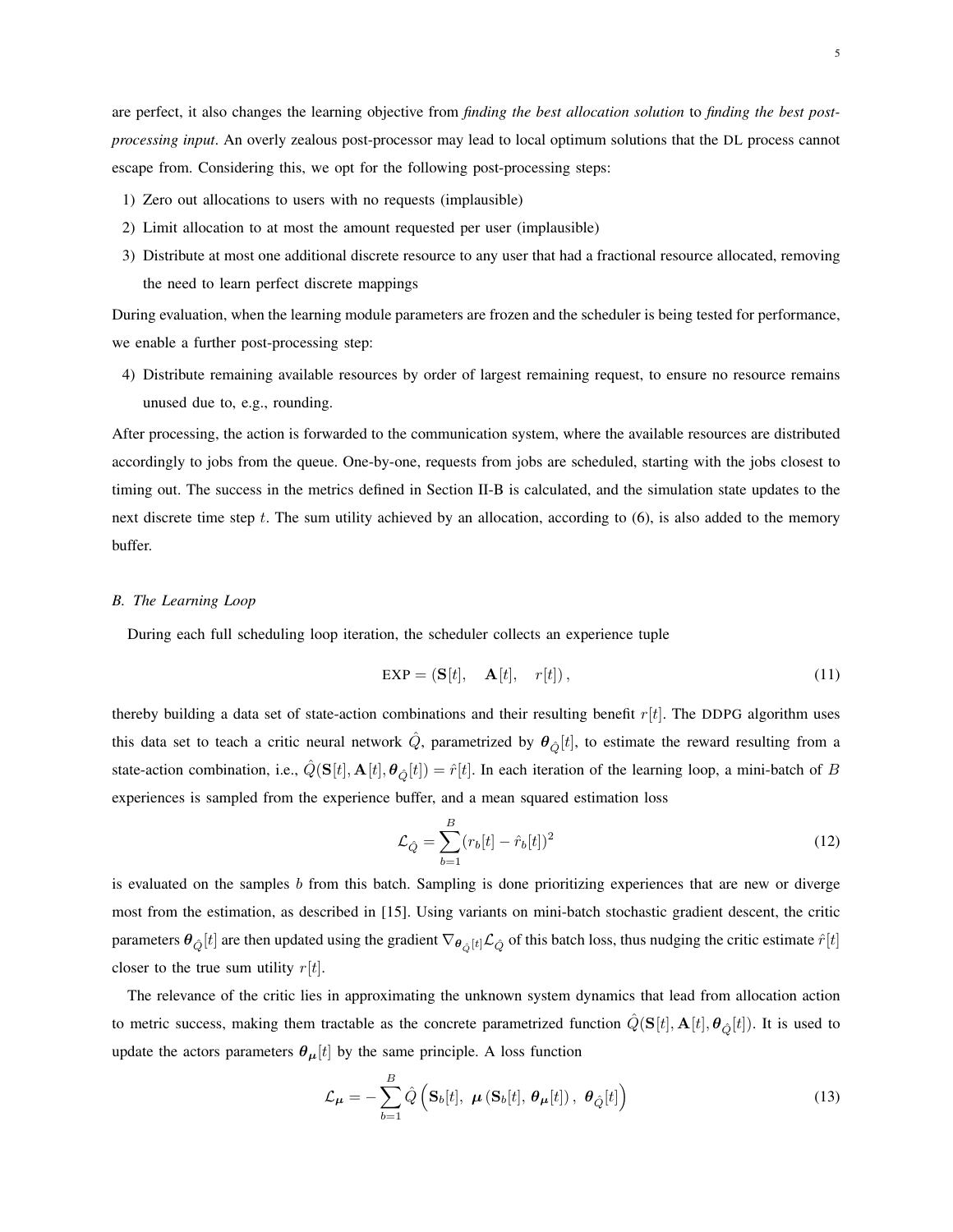TABLE I USER PROFILES

<span id="page-6-0"></span>

|                   | <b>Delay</b> $v_i[t]$ | Max Job Size $u_n$ , max |
|-------------------|-----------------------|--------------------------|
|                   | in sim. steps         | in res. blocks           |
| Normal            | 20                    | 30                       |
| High Packet Rate  | 20                    | 40                       |
| Low Latency       | 2                     | 8                        |
| Emergency Vehicle |                       | 16                       |

is evaluated on the same batch of experiences. The loss assesses the sum utility  $\hat{r}[t]$  estimated on batch experiences given the actors current parametrization  $\theta_{\mu}[t]$ , as well as the critics current understanding of the system dynamics, i.e.,  $\theta_{\hat{Q}}[t]$ . Updating the actor parameters  $\theta_{\mu}[t]$  using the gradient  $\nabla_{\theta_{\mu}[t]} \mathcal{L}_{\mu}$  aims to change the parameters to maximize the *estimated* rewards.

# IV. PERFORMANCE EVALUATION

#### *A. Implementation Details*

We configure the simulation environment with  $U = 16$  available resources and  $N = 10$  connected users. According to the profiles listed in Table [I,](#page-6-0) we assign a normal profile to five of the users, High Packet Rate and Low Latency to two users each, and the last user is assigned the priority EV-profile. TX-SNR  $P/\sigma_{\text{noise}}^2$  is set to 13 dB for all users, with a variance  $\sigma_h = 1$  for the fading channel amplitudes. Both training and evaluation are carried out with 50 simulation steps t, repeated over 10 000 episodes. The job generation probability per step per user is set to  $c_j = 0.2$ , putting an expected load of about 1.6 requests per resource on the system. We set the reward weightings of [\(6\)](#page-3-0) such that the submetrics have approximately equal influence on the sum metric according to their expected magnitudes,  $w_C = w_P = 0.25$  for sum capacity  $r_C[t]$  and sum packet rate  $r_P[t]$ , and  $w_L = w_{L,\text{EV}} = 1$  for sum timeouts  $r_L[t]$  and EV-timeouts  $r_{L,EV}[t]$ . As EV-timeouts are part of the global sum timeouts, this weighting means that EV-timeouts have double the weight of other timeouts.

The neural networks for actor and critic are implemented as standard, fully connected feed-forward neural networks with 6 layers each, and [300, 300, 300, 300, 400, 300] nodes per layer. Optimization is done on batches of size  $B = 128$  using the Adam optimizer [\[16\]](#page-10-11) with default parameters and a learning rate of  $1 \times 10^{-4}$  and  $1 \times 10^{-5}$  for critic and actor, respectively. Exploration noise is multiplied by a factor  $\sigma_e = 1.5$  initially, decaying linearly to 0 after 50 % of episodes. The learning loop is enabled after a minimum of 100 experiences have been collected in the buffer.

We use Python to implement the simuation, using primarily the Tensorflow library. Simulations are run on generic hardware. For further implementation details, we refer to the full code, available at [\[17\]](#page-10-12).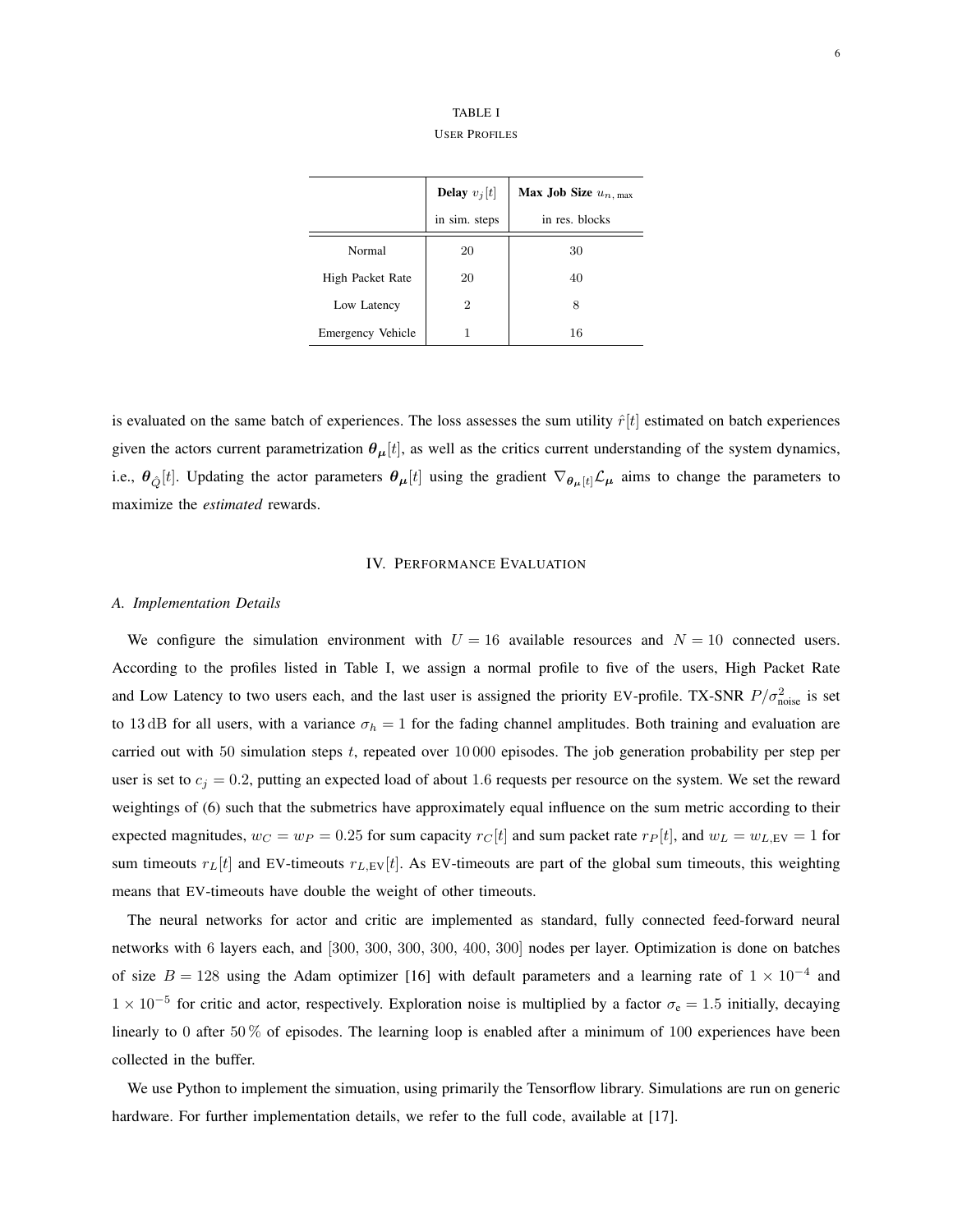#### *B. Benchmark Algorithms*

Three basic model-based scheduling algorithms [\[18\]](#page-10-13) are implemented to gauge the DL schedulers performance on the given application.

- A Max Throughput (MT) scheduler allocates as many resources as requested to users by order of channel quality.
- A second scheduler operates by the max-min-fair principle (MMF), allocating at most an equal share of available resources to each requesting user.
- A Delay Sensitive (DS) scheduler assigns a channel priority

$$
\bar{h}_{n}[t] = \frac{k_{n}[t]}{\sum_{\tilde{n}=1}^{N} k_{\tilde{n}}[t]} \frac{h_{n}[t]}{\sum_{\tilde{n}=1}^{N} h_{\tilde{n}}[t]}
$$

given each users relative channel quality  $h_n[t]$  and packet rate  $k_n[t]$  (see [\(5\)](#page-3-1)). Using the lowest time-totimeout  $l_n[t]$ , and the total timeouts  $m_n[t] = \sum_{\tau=1}^t r_{L,n}[\tau]$  specific to user n, the scheduler also assigns a timeout urgency

$$
\bar{m}_n[t] = \frac{m_n[t]/l_n[t]}{\sum_{\tilde{n}=1}^N m_{\tilde{n}}[t]/l_{\tilde{n}}[t]}.
$$

Both priorities are weighted and normalized, after which the scheduler assigns a share of the available resources equal to the weighted combined priority vector. Uniquely, this scheduler is allowed to not allocate to a job if it cannot be completed before timeout.

Random scheduling by selecting a normalized action  $A[t]$  with entries drawn from  $U(0, 1)$  serves as the baseline benchmark.

## *C. Numerical Results*

The simulation setup inherently exhibits a variance in the performance boundaries achievable within a simulation run, e.g., in some runs random job creation leads to longer queues and subsequently more unpreventable timeouts. Therefore, we display results in a normalized cumulative histogram of performances achieved during all simulation runs. Fig. [4](#page-9-4) shows performance on the weighted reward sum and Fig. [3a](#page-8-0) to Fig. [3d](#page-8-1) break down performance on each component metric.

The DDPG scheduler, with the help of post-processing, is able to find a scheduling approach that outperforms the simple model-based algorithms on the given reward function and weighting. Analysis of the submetrics shows the balanced profile that the given weighting would suggest, going head-to-head with the best model-based algorithms performance in each category. On EV timeouts specifically the DDPG scheduler is showing by far the best performance out of any given algorithm, outperforming even the general timeout-focused Delay Sensitive scheduler, achieved by the targeted addition of EV timeouts to the maximization goal.

Fig. [5](#page-9-5) further compares the weighted sum metric against a random baseline and a DQN adaptive scheduler [\[19\]](#page-10-14) that selects from a variety of models in order to maximize a flexible reward goal. While the DQN ensemble scheduler is able to lean on model-based design more easily without yielding the flexible goal setting that RL offers, it is ultimately constrained by its available ensemble of models. The DDPG scheduler on the other hand is capable of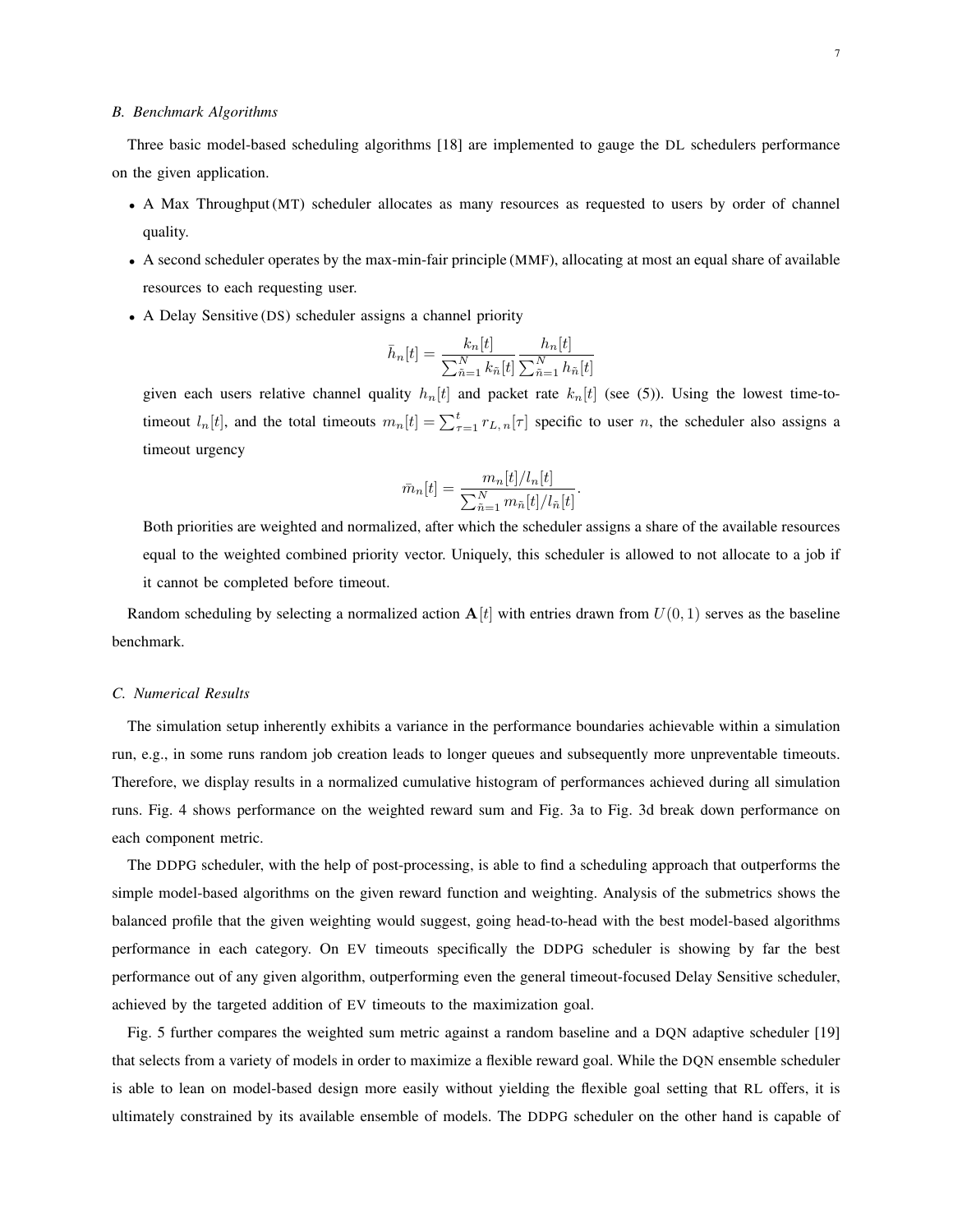<span id="page-8-0"></span>

<span id="page-8-1"></span>Fig. 3. Cumulative histograms of performance of Maximum Throughput (MT), Max-Min-Fair (MMF) and Delay Sensitive (DS) schedulers as well as DDPG scheduler on submetrics of capacity (a), packet rate (b), timeouts (c) and EV timeouts (d). The DDPG scheduler achieves strong performance on all submetrics, balancing them against each other in order to maximize their sum utility.

finding a scheduling solution better than any combination of model-based algorithms, if it exists, and therefore has a higher performance ceiling. Indeed, in the given simulation setup, the DDPG scheduler is able to outperform the DQN ensemble scheduler.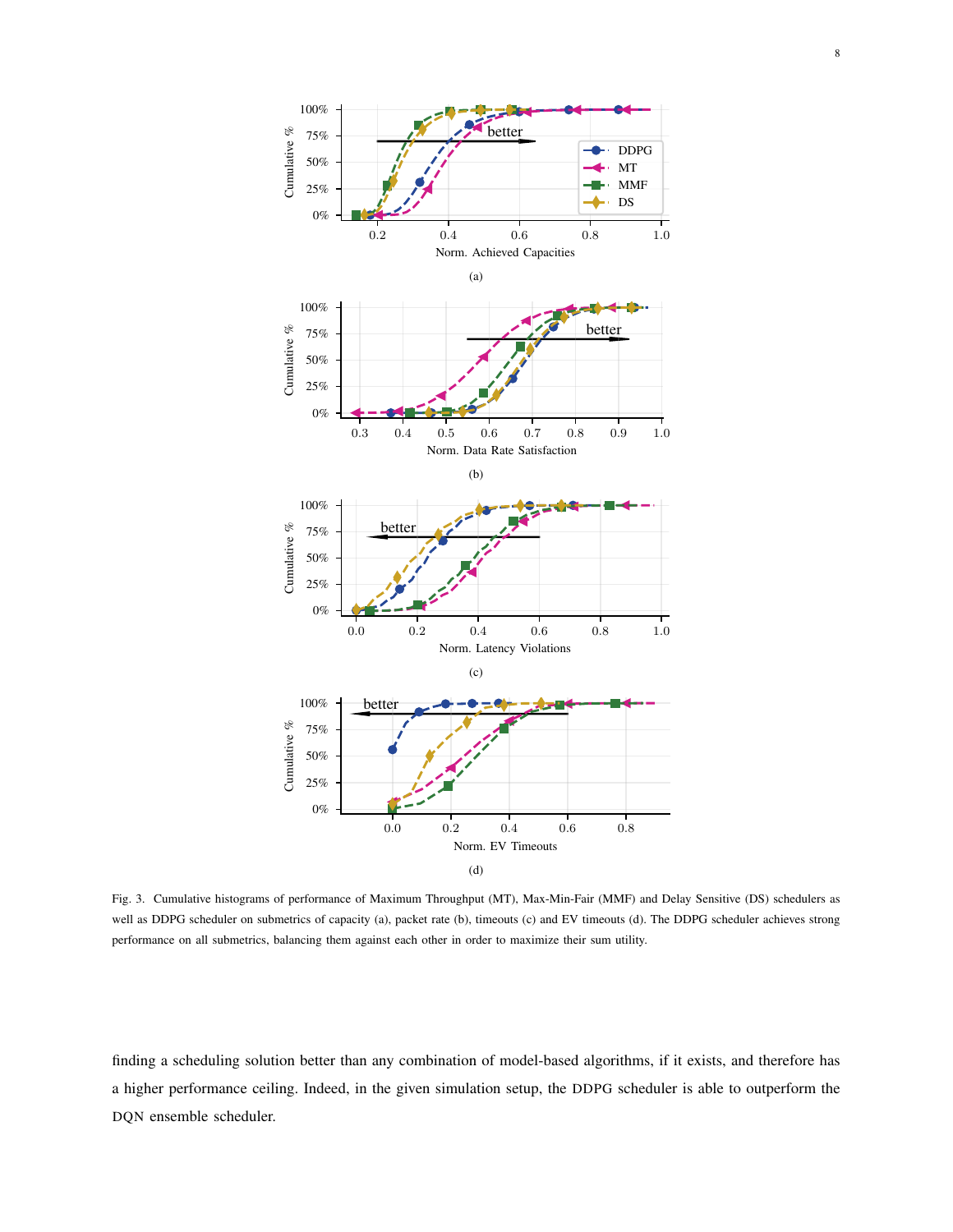

<span id="page-9-4"></span>Fig. 4. Cumulative histogram of performance of Maximum Througput (MT), Max-Min-Fair (MMF), Delay Sensitive (DS) and DDPG scheduler on the weighted sum metric. For each episode, all achieved rewards  $r[t]$  are summed. Achieved reward sums are normalized by the highest achieved reward sum.



<span id="page-9-5"></span>Fig. 5. Cumulative histogram of performance of DDPG, DQN adaptive and fully random scheduler on the weighted sum metric.

#### V. CONCLUSION

In this work, the DDPG principle of RL is used to learn a resource scheduling algorithm for communication system applications. Continuous-valued output allows DDPG to easily fit in with existing frameworks. The scheduling strategy learned by DDPG approximately maximizes a complex target utility, where special design boundary conditions, such as the protection of EV traffic, can be easily incorporated without minor impact on the overall performance. While neural-network-based learning algorithms are often regarded as black boxes, avenues for incorporating model-based expert inductive bias still exist. Most prominently, we make use of reward design and post-processing to guide and stabilize the learning process.

## **REFERENCES**

- <span id="page-9-0"></span>[1] M. Zanatta, P. Benato, and V. Cianci, "Pre-Hospital Ultrasound: Current Indications and Future Perspectives," *Int. J. Crit. Care Emerg. Med.*, vol. 2, no. 2, p. 019, 2016.
- <span id="page-9-1"></span>[2] C. Büscher, J. Elsner, M.-T. Schneiders, S. Thelen, T. Brodziak, P. Seidenberg, D. Schilberg, M. Tobias, and S. Jeschke, "The Telemedical Rescue Assistance System "TemRas"–development, first results, and impact," *Biomed. Eng./Biomedizinische Technik*, vol. 59, no. 2, pp. 113–123, 2014.
- <span id="page-9-2"></span>[3] 3GPP, "Study on Communication Services for Critical Medical Applications," 3rd Generation Partnership Project (3GPP), Technical Report (TR) 22.826, 2019, version 17.1.0. [Online]. Available: [https://portal.3gpp.org/desktopmodules/Specifications/SpecificationDetails.](https://portal.3gpp.org/desktopmodules/Specifications/SpecificationDetails.aspx?specificationId=3546) [aspx?specificationId=3546](https://portal.3gpp.org/desktopmodules/Specifications/SpecificationDetails.aspx?specificationId=3546)
- <span id="page-9-3"></span>[4] A. Krizhevsky, I. Sutskever, and G. E. Hinton, "ImageNet Classification with Deep Convolutional Neural Networks," *Proc. NeurIPS*, vol. 25, pp. 1097–1105, 2012.